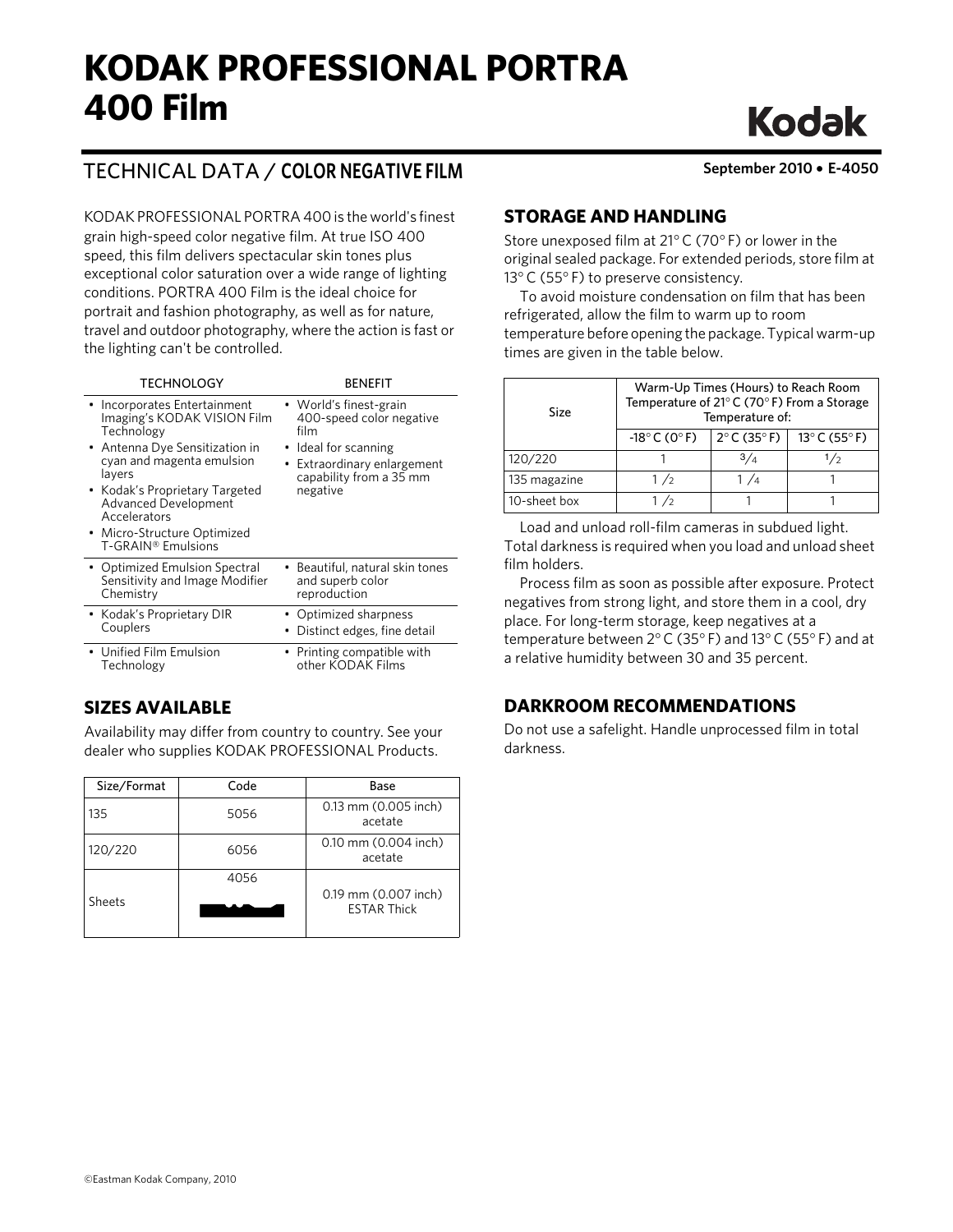# **EXPOSURE**

### **Film Speed**

Use the speed numbers in the tables below with cameras or meters marked for ISO, ASA, or DIN speeds or exposure indexes (EIs). Do not change the film-speed setting when metering through a filter. Metering through filters may affect light meter accuracy; see your meter or camera manual for specific information. For critical work, make a series of test exposures.

| Light Source                 | <b>KODAK</b><br><b>WRATTEN</b><br>Gelatin Filter* | <b>ISO Speed</b> |
|------------------------------|---------------------------------------------------|------------------|
| Daylight or Electronic Flash | None                                              | 400              |
| Photolamp (3400 K)           | No. 80B                                           | 125              |
| Tungsten (3200 K)            | No. 80A                                           | 100              |

\* For best results without special printing.

# **Daylight**

Use the exposures in the table below for average frontlit subjects from 2 hours after sunrise to 2 hours before sunset.

| Lighting Conditions                       | Shutter Speed (second)<br>and Lens Opening |
|-------------------------------------------|--------------------------------------------|
| Bright or Hazy Sun on Light Sand or       | 1/500                                      |
| Snow                                      | f/16                                       |
| Bright or Hazy Sun (Distinct              | 1/500                                      |
| Shadows)                                  | f/11                                       |
| Weak, Hazy Sun                            | 1/500                                      |
| (Soft Shadows)                            | f/8                                        |
| Cloudy Bright                             | 1/500                                      |
| (No Shadows)                              | f/5.6                                      |
| Heavy Overcast or Open Shade <sup>‡</sup> | 1/500                                      |

\* Use f/5.6 for backlit close-up subjects.

‡ Subject shaded from the sun but lighted by a large area of sky.

#### **Adjustments for Long and Short Exposures**

No filter correction or exposure compensation is required for PORTRA 400 Film for exposures from 1⁄10,000 second to 1 second. For critical applications with longer exposure times, make tests under your conditions.

#### **Electronic Flash**

Use the appropriate guide number in the table below as starting-point recommendations for your equipment. Select the unit output closest to the number given by your flash manufacturer. Then find the guide number for feet or metres. To determine the lens opening, divide the guide number by the flash-to-subject distance. If negatives are consistently too dense (overexposed), use a higher guide number; if they are too thin (underexposed), use a lower number.

| Unit Output (BCPS)* | Guide Number<br>Distances in Feet/Metres |
|---------------------|------------------------------------------|
| 350                 | 85/26                                    |
| 500                 | 100/30                                   |
| 700                 | 120/36                                   |
| 1000                | 140/42                                   |
| 1400                | 170/50                                   |
| 2000                | 200/60                                   |
| 2800                | 240/70                                   |
| 4000                | 280/85                                   |
| 5600                | 340/100                                  |
| 8000                | 400/120                                  |

\* BCPS = beam candlepower seconds

#### **Fluorescent and High-Intensity Discharge Lamps**

Use the color-compensating filters and exposure adjustments in the tables below as starting points to expose this film under fluorescent or high-intensity discharge lamps. For critical applications, make a series of test exposures under your actual conditions.

To avoid the brightness and color variations that occur during a single alternating-current cycle, use exposure times of 1⁄60 second or longer with fluorescent lamps; with high-intensity discharge lamps, use exposure times of 1⁄125 second or longer.

| Type of Fluorescent Lamp | <b>KODAK Color</b><br>Compensating<br>Filter(s) | Exposure<br>Adjustment |
|--------------------------|-------------------------------------------------|------------------------|
| Daylight                 | $20R + 5M$                                      | +1 stop                |
| White                    | $40B + 5C$                                      | $+12/3$ stop           |
| Warm White               | $40B + 40C$                                     | $+2$ stops             |
| Warm White Deluxe        | $40B + 50C$                                     | $+2$ stops             |
| Cool White               | 30 <sub>B</sub>                                 | +1 stop                |
| Cool White Deluxe        | $40C + 10M$                                     | +1 stop                |

| <b>High-Intensity Discharge</b><br>Lamp (CCT) | <b>KODAK Color</b><br>Compensating<br>Filter(s) | Exposure<br>Adjustment |
|-----------------------------------------------|-------------------------------------------------|------------------------|
| High-Pressure Sodium<br>Vapor                 | $50B + 70C$                                     | $+22/3$ stops          |
| Metal Halide                                  | $5C + 10M$                                      | $+2/3$ stop            |
| Mercury Vapor with<br>Phosphor                | $30B + 5C$                                      | +1 stop                |
| Mercury Vapor without<br>Phosphor             | 80R                                             | $+12/3$ stop           |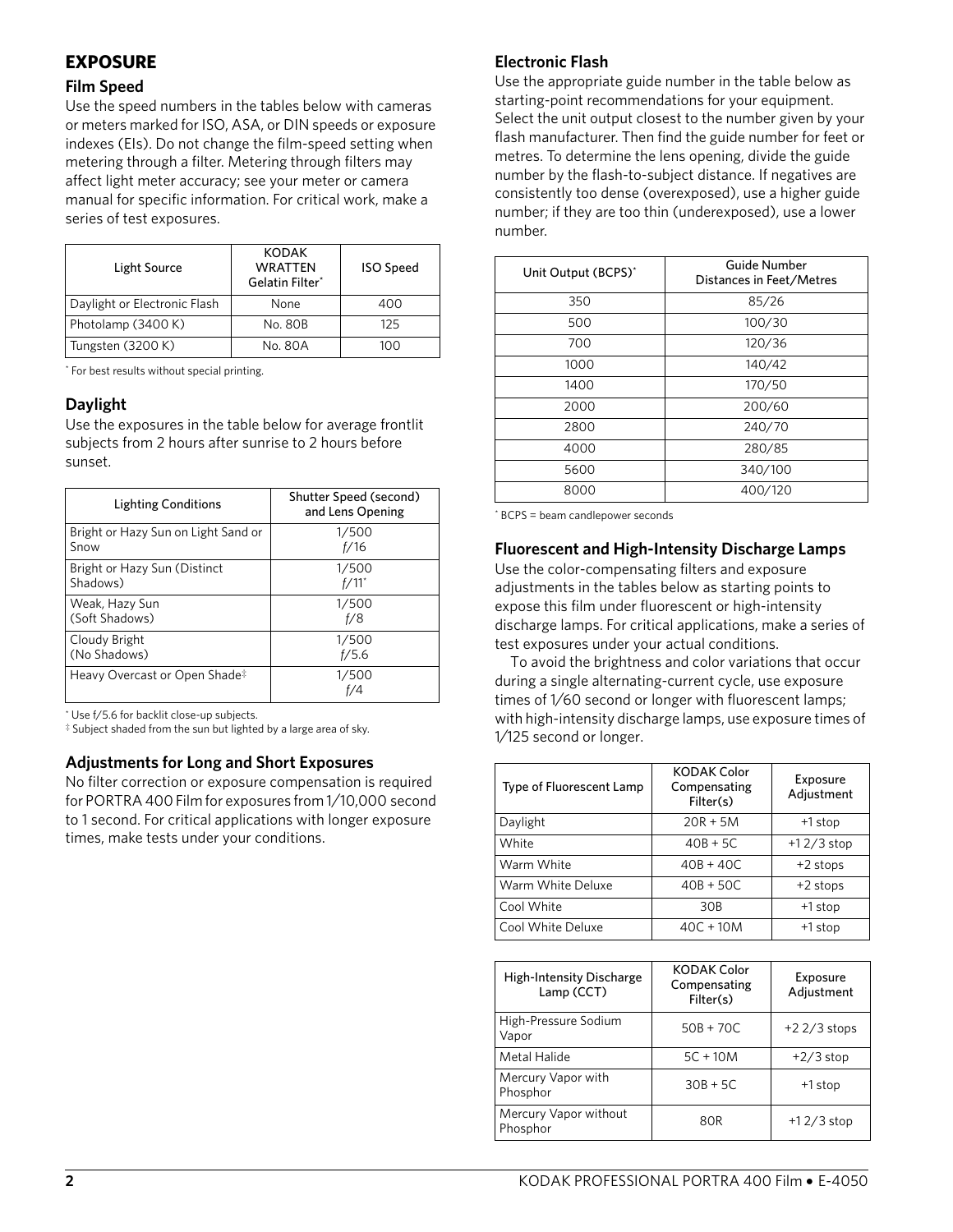# **RETOUCHING**

You can retouch the sheet and 120 / 220 sizes on both the base side and the emulsion side. Retouch only the emulsion side on the 135 size.

For information on retouching equipment, supplies, and techniques, see KODAK Publication No. E-71, *Retouching Color Negatives*.

# **PROCESSING**

Process PROFESSIONAL PORTRA 400 Film in KODAK FLEXICOLOR Chemicals for Process C-41 using the replenishment and wash rates in the tables below. Note that the developer replenishment rates are starting-point recommendations only and may vary due to the amount of exposure to the film, scene content, and the presence/ absence of sprocket holes.

| Film<br>Size | <b>KODAK</b><br><b>FLEXICOLOR</b><br>Developer<br>Replenisher | <b>KODAK</b><br><b>FLEXICOLOR</b><br>Developer<br>Replenisher<br><b>LORR</b> | <b>KODAK</b><br><b>FLEXICOLOR</b><br>Bleach III.<br>Fixer, and<br>Stabilizer | Wash<br>Water <sup>*</sup> |
|--------------|---------------------------------------------------------------|------------------------------------------------------------------------------|------------------------------------------------------------------------------|----------------------------|
| 135          | 1400 mL/m <sup>2</sup>                                        | 700 mL/m <sup>2</sup>                                                        | $861 \, \text{mL/m}^2$                                                       | 31 L/m <sup>2</sup>        |
|              | 130 mL/ft <sup>2</sup>                                        | 65 mL/ft <sup>2</sup>                                                        | 80 mL/ft <sup>2</sup>                                                        | 2.9 L/ft <sup>2</sup>      |
| 120/         | 1400 mL/m <sup>2</sup>                                        | 700 mL/m <sup>2</sup>                                                        | 1023 mL/m <sup>2</sup>                                                       | 31 L/m <sup>2</sup>        |
| 220          | 130 mL/ft <sup>2</sup>                                        | 65 mL/ft <sup>2</sup>                                                        | 95 mL/ft <sup>2</sup>                                                        | 2.9 L/ft <sup>2</sup>      |
| $4 \times 5$ | 1722 mL/m <sup>2</sup>                                        | 861 mL/m <sup>2</sup>                                                        | 1152 mL/m <sup>2</sup>                                                       | 59 L/m <sup>2</sup>        |
| inch         | 160 mL/ft <sup>2</sup>                                        | 80 mL/ft <sup>2</sup>                                                        | 107 mL/ft <sup>2</sup>                                                       | 5.5 L/ft <sup>2</sup>      |

#### **Replenishment and Wash Rates**

\* Rates are for first wash and a two-stage countercurrent final wash. Double these rates for a single stage final wash.

# **JUDGING NEGATIVE EXPOSURES**

You can check the exposure level with a suitable electronic densitometer equipped with a filter such as a KODAK WRATTEN Gelatin Filter No. 92 or the red filter for Status M densitometry. Depending on the subject and the light source used for exposure, a normally exposed and processed color negative measured through the red filter should have the approximate densities listed below.

Because of the extreme range in skin color, use these red density values for a normally lit forehead only as a guide. For best results, use a *KODAK Gray Card* (gray side).

| Area Measured                                                                                                    | Density Reading              |
|------------------------------------------------------------------------------------------------------------------|------------------------------|
| KODAK Gray Card (gray side) receiving same<br>illumination as subject                                            | 0.77 to 0.87                 |
| Lightest step (darkest in the negative) of a<br>KODAK Paper Gray Scale receiving same<br>illumination as subject | 1.13 to 1.23                 |
| Highest diffuse density on normally lighted<br>forehead<br>-light complexion<br>-dark complexion                 | 1.08 to 1.18<br>0.93 to 1.03 |

# **PRINTING NEGATIVES**

#### **Optical Printing**

This film is optimized for printing on KODAK PROFESSIONAL SUPRA ENDURA VC Digital and ULTRA ENDURA High Definition Papers.

Make color slides and transparencies by printing the negatives on KODAK PROFESSIONAL ENDURA Transparency Display Material or KODAK PROFESSIONAL ENDURA Clear Display Material.

Make black-and-white prints on any of the materials mentioned above using the recommendations in KODAK Publication CIS-274, *Printing Black-and-White Images Without KODAK Black-and-White Papers*.

# **Digital Printing**

You can scan your image to a file and print digitally to — KODAK PROFESSIONAL SUPRA ENDURA VC Digital Paper

KODAK PROFESSIONAL ULTRA ENDURA Paper

KODAK PROFESSIONAL ULTRA ENDURA High Definition Paper

KODAK PROFESSIONAL ENDURA Transparency Display Material

KODAK PROFESSIONAL ENDURA Clear Display Material

KODAK PROFESSIONAL ENDURA Metallic VC Digital Paper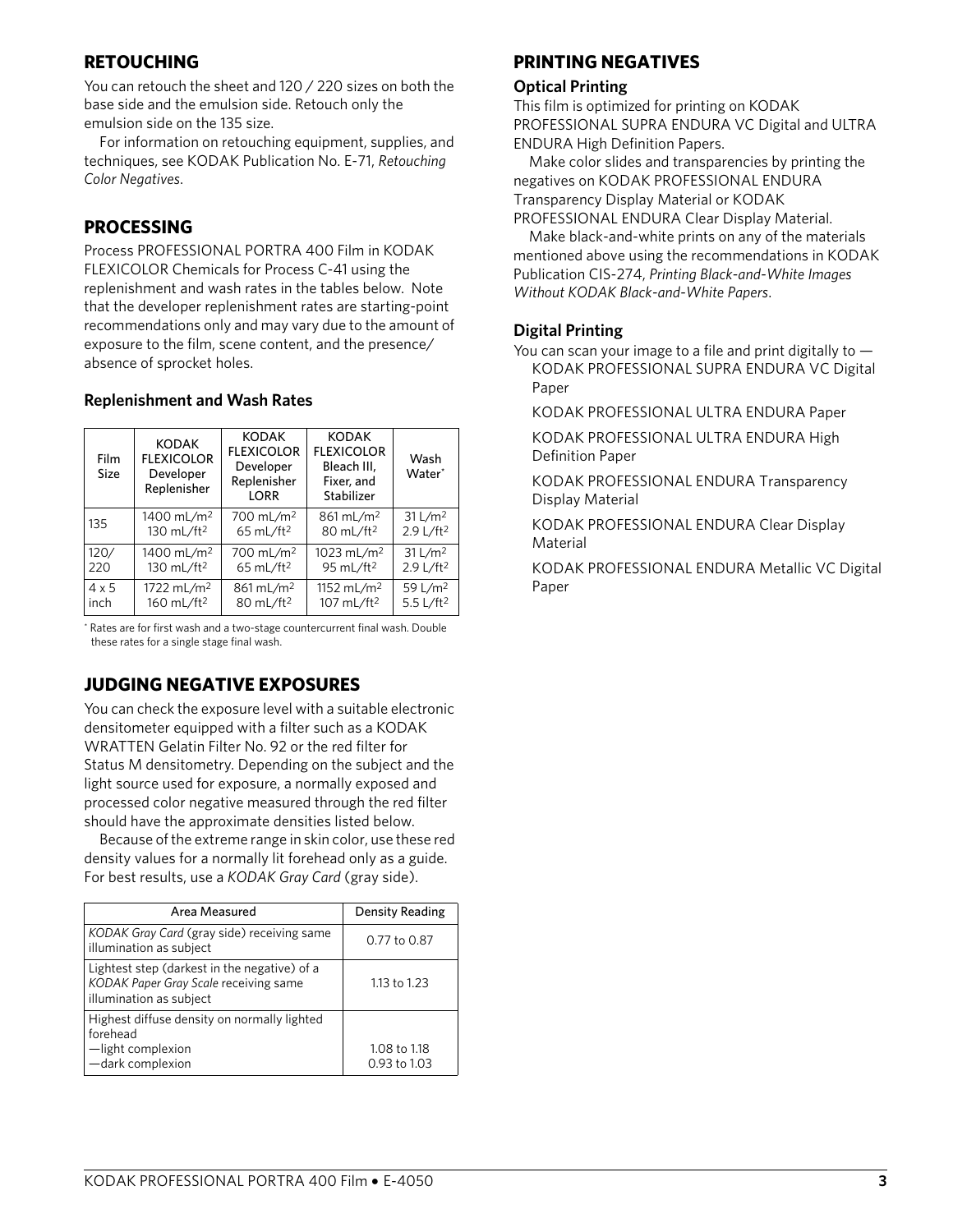# **SCANNING NEGATIVES**

You can easily scan PROFESSIONAL PORTRA 400 Film negatives with a variety of linear-array-CCD, area-array-CCD, and PMT film scanners. You can scan negatives on desktop scanners as well as high-end drum scanners.

Because no standards exist to define the colored filter sets that film scanners use to capture the red, green, and blue information of the film image, each manufacturer's scanner has its own characteristic output. The output depends on the scanner's sensitivity to the dyes in the film. This sensitivity is determined by the spectral distribution of the colored filter sets and/or the spectral sensitivity of the charge-coupled-device (CCD). In addition to these spectral specifications, scanner output depends on the look-up tables or matrices that the scanner uses to output information for CRT monitors, transmission, etc. These tables or matrices are part of either "plug-in" programs used with specific software packages designed for image manipulation, updateable ROMs included with the equipment, or fixed algorithms for calibrating and balancing, similar to those used in photographic color printing equipment.

The generic "color negative film" channel designation available with scanner software is only a starting point. You can adjust the final color balance and the scene-dependent contrast and brightness of an image by using the scanner's controls during pre-scan, or by using an image-manipulation software program or workstation after acquisition. Some scanners allow you to use "plug-in" programs to customize scanner setups.

For more information, visit the following Web sites.

| To access                                                | Go to                           |
|----------------------------------------------------------|---------------------------------|
| Film Terms for KODAK<br>PHOTO CD Imaging<br>Workstations | www.kodak.com/go/pcdFilmTerms   |
| Drivers for KODAK Film<br>Scanners                       | www.kodak.com/go/scannerDrivers |

# **IMAGE STRUCTURE**

#### **Print Grain Index**

The Print Grain Index number refers to a method of defining graininess in a print made with diffuse-printing illumination. It replaces rms granularity and has a different scale which cannot be compared to rms granularity.

- The method uses a uniform perceptual scale, with a change of four units equaling a *just noticeable difference* in graininess to 90 percent of observers.
- A Print Grain Index rating of 25 on the scale represents the approximate visual threshold for graininess. A higher number indicates an increase in the amount of graininess observed.
- The standardized inspection (print-to-viewer) distance for all print sizes is 14 inches, the typical viewing distance for a 4 x 6-inch print.
- In practice, larger prints will likely be viewed from distances greater than 14 inches, which reduces apparent graininess.
- Print Grain Index numbers may not represent graininess observed from more specular printing illuminants, such as condenser enlargers.

#### **Negative Size: 24 x 36 mm (Size 135)**

| Print Size in inches | 4x6  | 8x10 | 16x20 |
|----------------------|------|------|-------|
| <b>Magnification</b> | 4.4X | 8.8X | 17.8X |
| Print Grain Index    | 37   | 59   | 89    |

#### **Negative Size: 6 x 6 cm (Size 120/220)**

| Print Size in inches | 4x6  | 8x10 | 16x20 |
|----------------------|------|------|-------|
| Magnification        | 2.6X | 4.4X | 8.8X  |
| Print Grain Index    | 25   | 37   | 59    |

#### **Negative Size: 4 x 5 Inches (Sheets)**

| <b>Print Size in inches</b> | 4x6          | 8x10         | 16x20 |
|-----------------------------|--------------|--------------|-------|
| Magnification               | 1 2 X        |              | 4Х    |
| <b>Print Grain Index</b>    | Less than 25 | Less than 25 | 36    |

For more information, see KODAK Publication No. E-58, *Print Grain Index—An Assessment of Print Graininess from Color Negative Films.*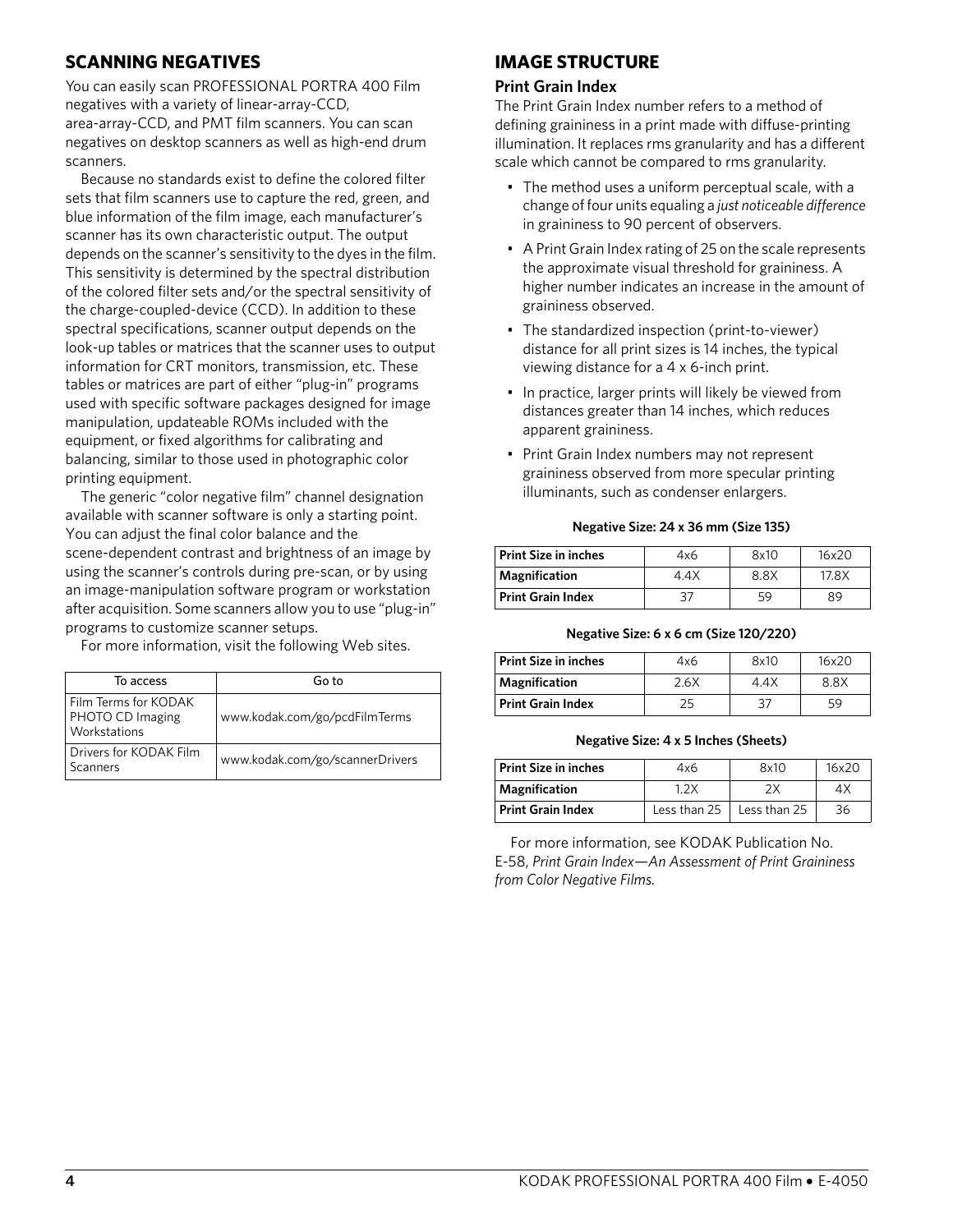# **CURVES**